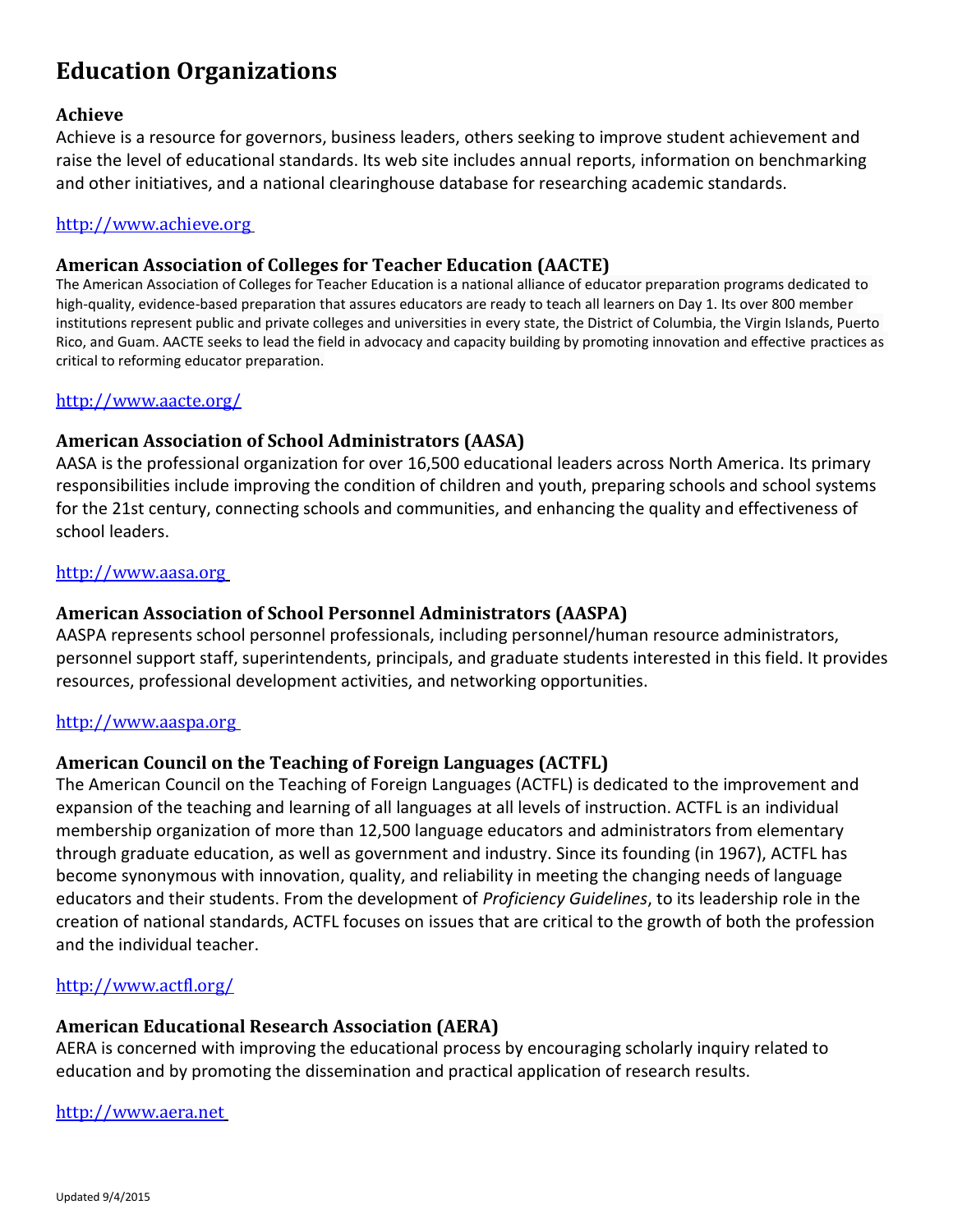# **[American Federation of Teachers \(AFT\)](http://www.aft.org/)**

AFT is a 900,000-member union of public and professional employees, including public and private school teachers, paraprofessionals and school-related personnel (PSRPs), higher education faculty and professionals, employees of state and local governments, nurses and health professionals.

### [http://www.aft.org](http://www.aft.org/)

### **American Library Association (ALA)**

The American Library Association (ALA) is the oldest and largest library association in the world, providing association information, news, events, and advocacy resources for members, librarians, and library users. Founded on October 6, 1876 during the Centennial Exposition in Philadelphia, the mission of ALA is to provide leadership for the development, promotion, and improvement of library and information services and the profession of librarianship in order to enhance learning and ensure access to information for all.

### <http://www.ala.org/>

### **[American Society for Engineering](http://www.asee.org/) Education (ASEE)**

The American Society for Engineering Education (ASEE) is a nonprofit organization of individuals, institutions, and companies dedicated to improving all aspects of engineering education.

### [http://www.asee.org](http://www.asee.org/)

### **Association for Childhood Education International (ACEI)**

The Association for Childhood Education International (ACEI) is a 501 c 3 charitable organization dedicated to promoting the optimal education and development of children in a changing world through various programs and projects that align with ACEI's mission. ACEI's tagline is "Bright futures for every child, every nation," which highlights ACEI's commitment to support and advocate for access to education, equity in educational settings, quality educational content, and the child's right to education. These key areas of focus have evolved from the Association's vibrant and active past. As ACEI's mission to promote child well-being continues to strengthen and evolve with the changing world environment, the organization commits to bridging the gap between global initiatives and local needs. In this era of rapid change and increased connectivity, ACEI recognizes the significance of promoting international and intercultural understanding through dialogue and mutual respect. Over the years, ACEI members have acted as social change agents, involving themselves in various critical societal issues in their efforts to ensure that children around the world are protected, supported, and educated in ways that allow them to reach their full potential.

#### <http://www.acei.org/>

### **Association for the Education of Young Children of Missouri (AEYC-MO)**

The Association for the Education of Young Children of Missouri (AEYC-MO) was established as a state affiliate of the National Association for the Education of Young Children (NAEYC). AEYC-MO, an organization for early childhood professionals, fosters excellence in early childhood systems and programs through advocacy, education, and professional development.

### <http://www.aeyc-mo.org/>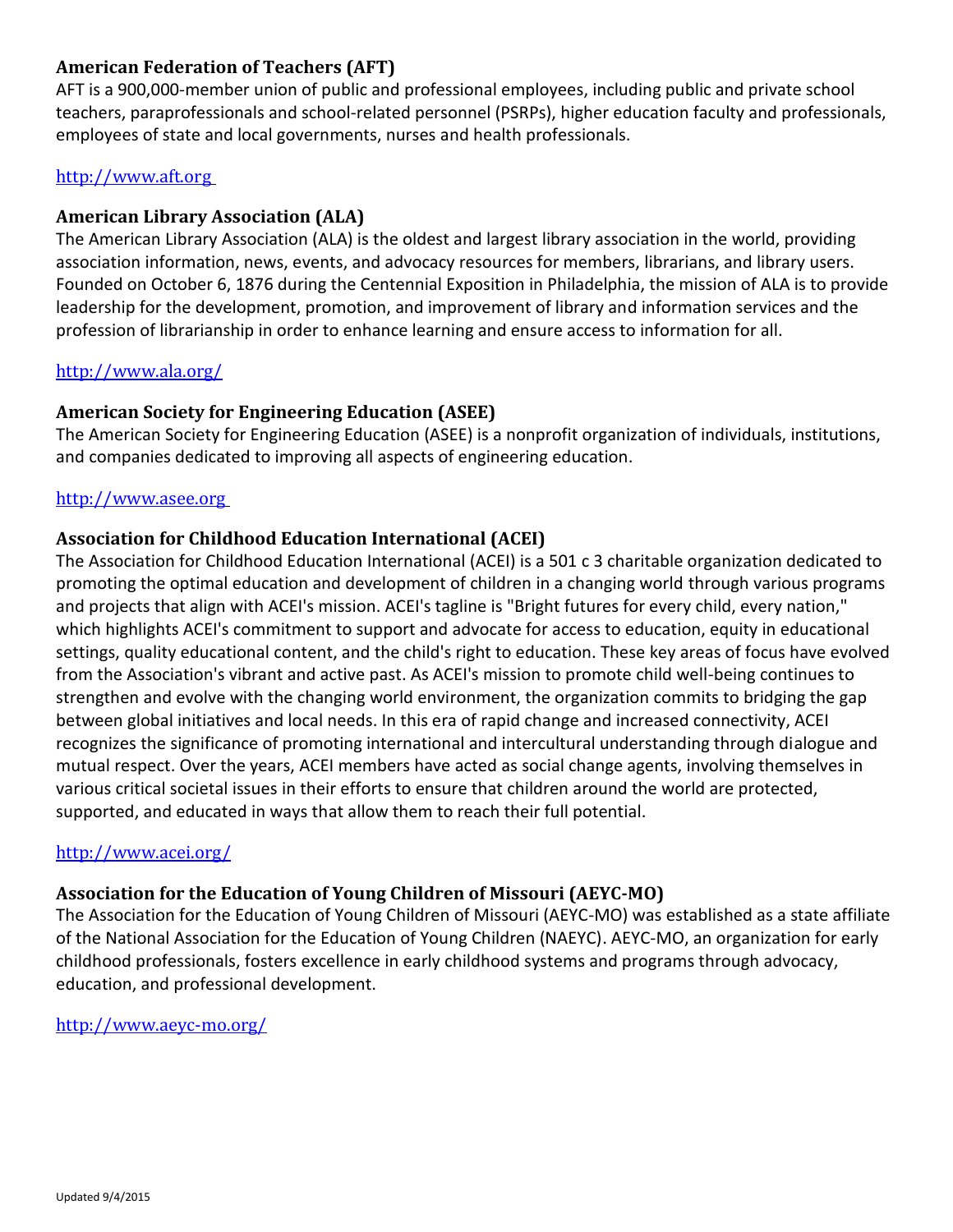# **Association for Middle Level Education (AMLE)**

The Association for Middle Level Education (AMLE) is the leading international organization advancing the education of all students age 10 to 15, helping them succeed as learners and make positive contributions to their communities and to the world. AMLE is committed to helping middle grades educators reach every student, grow professionally, and create great schools

# <http://www.amle.org/>

# **[Association for Supervision and Curriculum Development \(ASCD\)](http://www.ascd.org/)**

ASCD is an international, nonprofit, nonpartisan education association committed to the mission of forging covenants in teaching and learning for the success of all learners. Founded in 1943, ASCD provides professional development in curriculum and supervision; encourages research, evaluation, and theory development; and disseminates information on education issues ranging from inclusion to parent involvement, learning styles to school leadership. [http://www.ascd.org](http://www.ascd.org/)

### **[Association of](http://www.ascd.org/) Teacher Educators (ATE)**

The Association of Teacher Educators was founded in 1920 and is the only national, individual membership organization devoted solely to the improvement of teacher education for both school and campus-based teacher educators. ATE members represent over 650 colleges and universities, 500 major school systems, and the majority of the state departments of education. The ATE office is located in the Washington, DC area where it represents its members' interests before governmental agencies and educational organizations. In addition, ATE has two voting seats on the National Council for Accreditation of Teacher Education and has representation on the ERIC Clearinghouse on Teacher Education. ATE's representational form of governance offers ATE members an unusually high level of opportunity for national leadership.

### <http://www.ate1.org/pubs/home.cfm>

### **Collaboration [for Effective Educator Development, Accountability and Reform](http://cosn.org/) (CEEDAR)**

CEEDAR helps states and institutes of higher education reform their teacher and leader preparation programs, revise licensure standards to align with reforms, refine personnel evaluation systems, and realign policy structures and professional learning systems. CEEDAR's mission is to create *aligned* professional learning systems that provide effective *opportunities* for teachers to master core and specialized instruction in inclusive settings—and for leaders to establish the conditions in schools that sustain high quality instruction to enable students with disabilities to achieve college and career ready standards.

#### <http://www.ceedar.org/>

### **[Consortium for School Networking \(CoSN\)](http://cosn.org/)**

CoSN is the national voice for advocating access to the emerging National Information Infrastructure in schools.

[http://cosn.org](http://cosn.org/)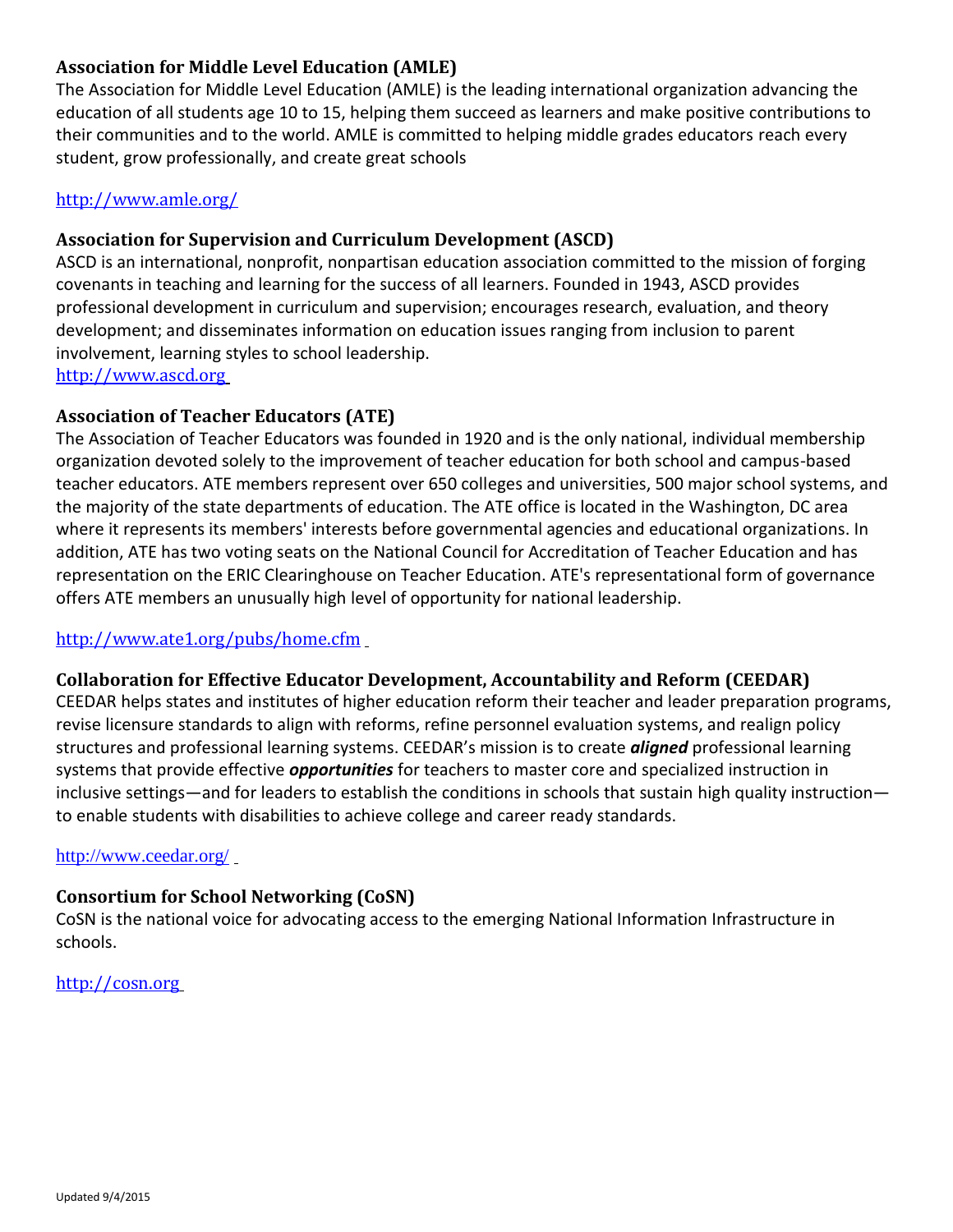# **[Council for](http://www.ccsso.org/) the Accreditation of Educator Preparation (CAEP)**

CAEP was created by the merger of the National Council for Accreditation of Teacher Education (NCATE) and Teacher Education Accreditation Council (TEAC). On July 1, 2013, CAEP became fully operational as the sole accrediting body for educator preparation providers. CAEP advances excellent educator preparation through evidence-based accreditation that assures quality and supports continuous improvement to strengthen P-12 student learning.

### [http://www.caepnet.org](http://www.caepnet.org/)

### **[Council of Chief State School Officers](http://www.ccsso.org/)**

The Council of Chief State School Officers is a nationwide, nonprofit organization composed of public officials who lead the departments responsible for elementary and secondary education in the states, the U.S. extrastate jurisdictions, the District of Columbia, and the Department of Defense Dependents Schools. In representing chief education administrators, CCSSO works on behalf of the state agencies that have primary authority for education in each state.

#### [http://www.ccsso.org](http://www.ccsso.org/)

### **[Council of the Great City Schools](http://www.cgcs.org/)**

The Council of the Great City Schools brings together some of the largest urban public school systems in the country in a coalition dedicated to the improvement of education in the inner cities. By keeping Congress, the media and the public informed about the problems facing urban schools and the critical need to ensure that today's students receive an education based on high standards and expectations, the Council helps to set the course for the survival of our cities, the productivity of our citizens, and the future of our nation.

#### <http://www.cgcs.org/>

### **The Council for Exceptional Children (CEC)**

The Council for Exceptional Children (CEC) is the largest international professional organization dedicated to improving educational outcomes for individuals with exceptionalities, students with disabilities, and/or the gifted.

### [https://www.cec.sped.org](https://www.cec.sped.org/)

#### **[Education Commission of the States](http://www.ecs.org/)**

The Education Commission of the States (ECS) is a national nonprofit organization that helps state leaders improve education for all young people. The ECS online service offers information about what's going on throughout the country on a host of current hot issues in education, such as school-to-work policies and programs, various efforts to improve student achievement, school governance, charter schools, school finance and a number of topics related to the cost and quality of higher education.

#### [http://www.ecs.org](http://www.ecs.org/)

#### **[Education Week on the Web](http://www.edweek.org/)**

This is the place on the World Wide Web for people interested in education reform, schools, and the policies that guide them.

#### [http://www.edweek.org](http://www.edweek.org/)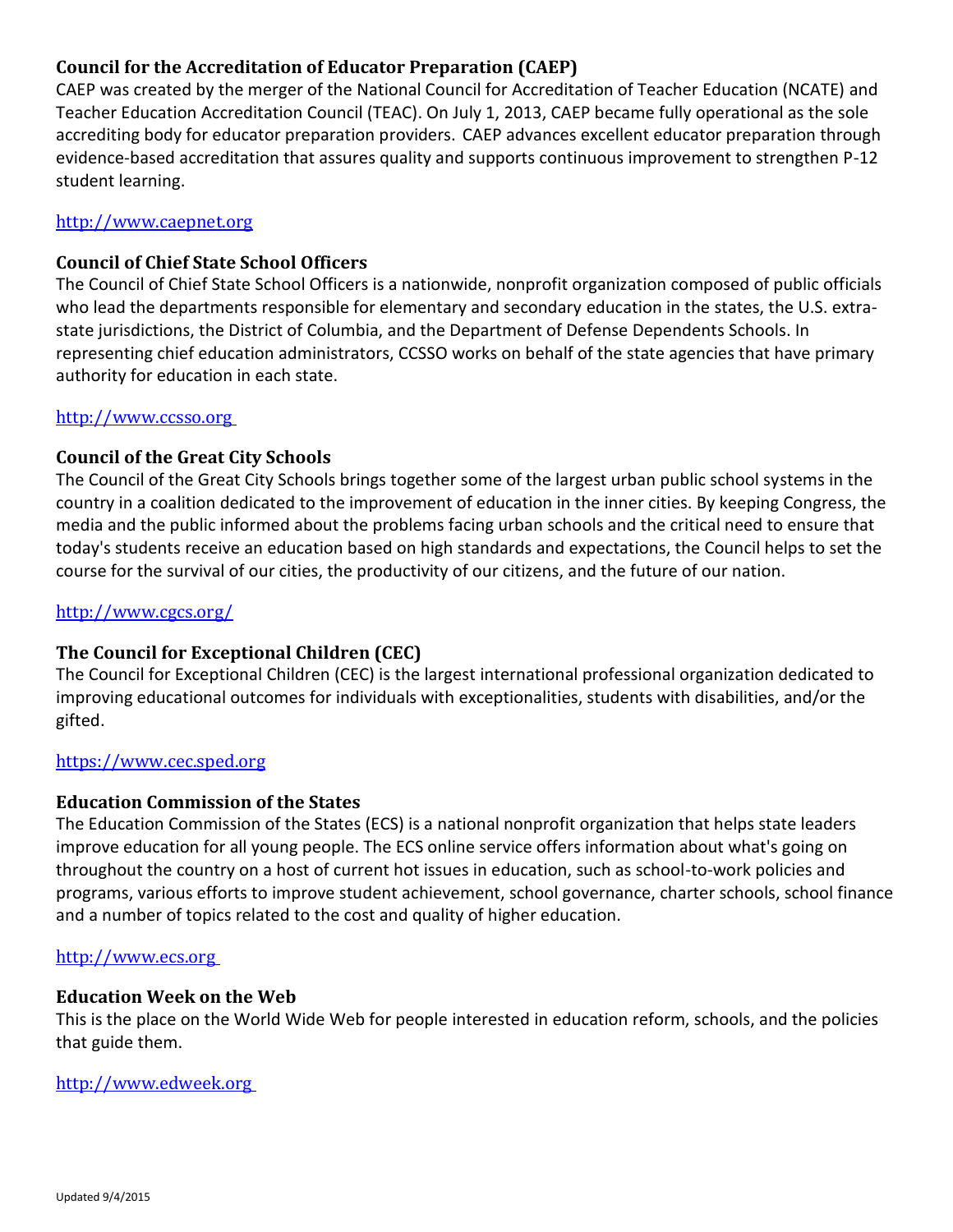### **[EDUCAUSE World Wide Web Server](http://www.educause.edu/)**

Now a merged organization of two separate but related groups - EDUCOM and CAUSE - EDUCAUSE is a nonprofit association whose mission is to advance higher education by promoting the intelligent use of information technology. With a current membership of more than 1,800 colleges, universities, and education organizations, and including over 180 corporations the association has a combined history of over 30 years leading the nation's educational community in integrating information technology into classrooms, curricula and research.

### [http://www.educause.edu](http://www.educause.edu/)

### **[International Literacy](http://www.reading.org/) Association (ILA)**

Founded as the International Reading Association (IRA), the International Literacy Association (ILA) has worked to enhance literacy instruction through research and professional development for 60 years. ILA seeks to promote high levels of literacy for all by improving the quality of reading instruction through studying the reading processes and teaching techniques; serving as a clearinghouse for the dissemination of reading research through conferences, journals, and other publications; and actively encouraging the lifetime reading habit. As a worldwide advocate for excellence in literacy instruction, ILA actively participates in advancing thought leadership for the literacy profession and shaping sound public policy on education.

### [http://www.literacyworldwide.org](http://www.literacyworldwide.org/)

### **[International Society for Technology in Education \(ISTE\)](http://www.iste.org/)**

The International Society for Technology in Education is a nonprofit professional organization dedicated to the improvement of education through computer-based technology.

#### [http://www.iste.org](http://www.iste.org/)

#### **[Laura Bush Foundation for America's Libraries](http://www.laurabushfoundation.org/)**

The Laura Bush Foundation for America's Libraries provides grants to school libraries across the country to purchase books. It is a component of the Community Foundation for the National Capital Region in Washington, D.C.

#### [http://www.laurabushfoundation.org](http://www.laurabushfoundation.org/)

### **Missouri Association of Colleges for Teacher Education (MACTE)**

The Missouri Association of Colleges for Teacher Education (MACTE) is a state affiliate of the American Association of Colleges for Teacher Education (AACTE).

### <http://macte.net/>

#### **Missouri State Teacher Association (MSTA)**

We believe our first obligation is to the students entrusted to our care. We believe the purpose of education is to develop each individual for his or her fullest participation in the American democratic society, to pursue truth and to seek excellence. We will accept the responsibility of taking the initiative to eliminate all barriers that prevent full access to this unique education for all.

#### <http://www.msta.org/>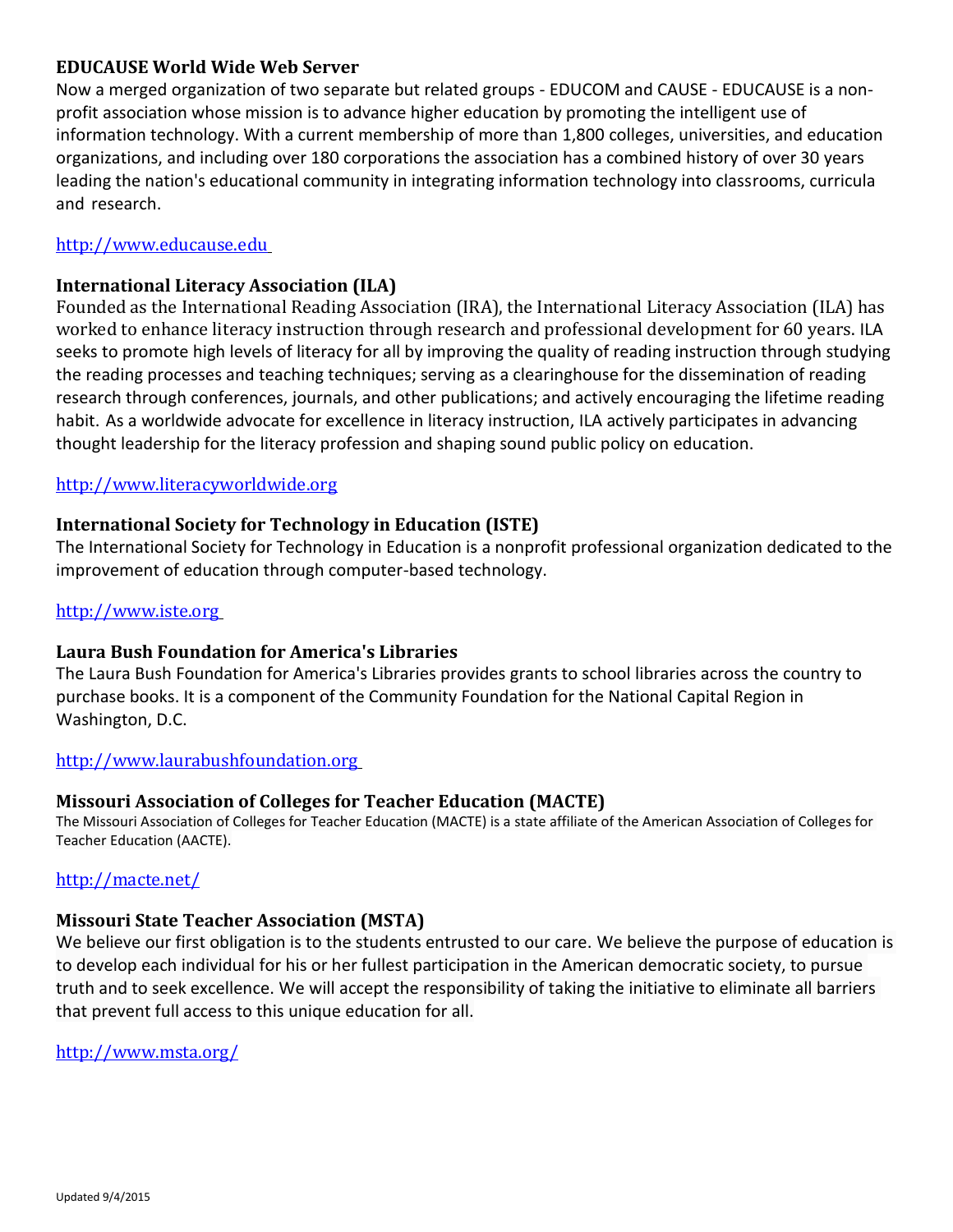# **[National Academy of Education \(NAEd\)](http://naeducation.org/index.html)**

NAEd advances the highest quality education research and its use in policy formation and practice. Founded in 1965, the Academy consists of U.S. members and foreign associates who are elected on the basis of outstanding scholarship or contributions to education. Since its establishment, the Academy has undertaken numerous commissions and study panels which typically include both NAEd members and other scholars with expertise in a particular area of inquiry.

# [http://naeducation.org](http://naeducation.org/)

# **[National Academy Foundation \(NAF\)](http://www.naf.org/)**

The National Academy Foundation (NAF) is a national network of high school career academies predominately based in urban districts--schools within schools using career-themed curricula created with current industry and educational expertise. Each year, NAF serves more than 50,000 students in over 500 Academies in 40 states and D.C. through the Academy of Finance, the Academy of Engineering, the Academy of Hospitality & Tourism, and the Academy of Information Technology.

### [http://www.naf.org](http://www.naf.org/)

# **National Alliance of Black School Educators (NABSE)**

The National Alliance of Black School Educators (NABSE) is the nation's premier non-profit organization devoted to furthering the academic success for the nation's children - particularly children of African descent. Now in its 38th year, NABSE boasts an outreach to more than 10,000 preeminent educators including teachers, administrators, superintendents as well as corporate and institutional members. Founded in 1970, NABSE is dedicated to improving both the educational experiences and accomplishments of African American youth through the development and use of instructional and motivational methods that increase levels of inspiration, attendance and overall achievement.

### <http://www.nabse.org/>

# **National Association for the Education of Young Children (NAEYC)**

The National Association for the Education of Young Children (NAEYC) is a professional membership organization that works to promote high-quality early learning for all young children, birth through age 8, by connecting early childhood practice, policy, and research. We advance a diverse, dynamic early childhood profession and support all who care for, educate, and work on behalf of young children. The association comprises nearly 70,000 individual members of the early childhood community and more than 300 regional Affiliate chapters, all committed to delivering on the promise of high-quality early learning. Together, we work to achieve a collective vision: that all young children thrive and learn in a society dedicated to ensuring they reach their full potential.

### <http://www.naeyc.org/>

### **National Association for Gifted Children (NAGC)**

NAGC staff and leaders support and develop policies and practices that encourage and respond to the diverse expressions of gifts and talents in children and youth from all cultures, racial and ethnic backgrounds, and socioeconomic groups. NAGC supports and engages in research and development, staff development, advocacy, communication, and collaboration with other organizations and agencies who strive to improve the quality of education for all students.

### <http://www.nagc.org/>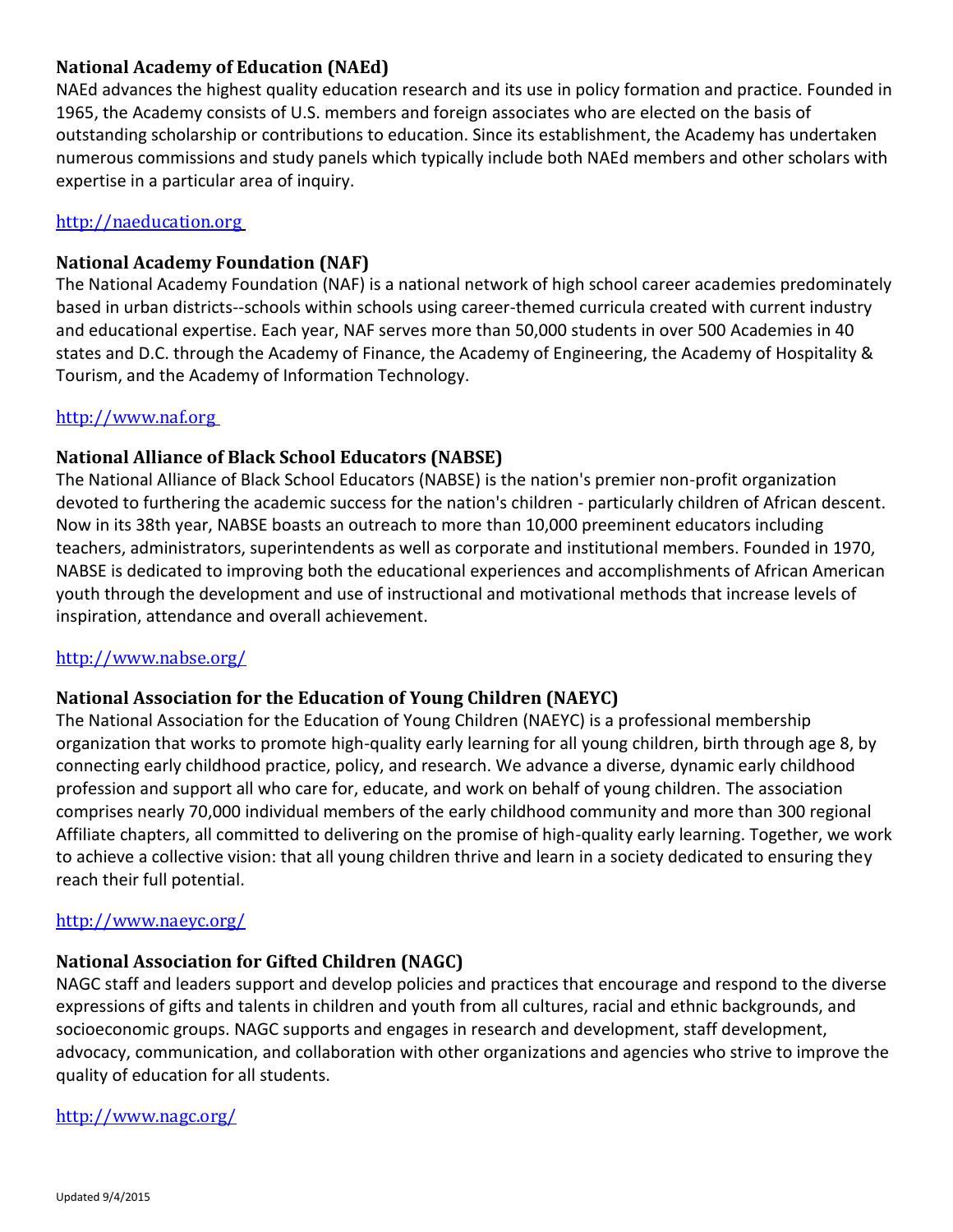# **National Association for Music Educators (NAfME)**

National Association for Music Education (NAfME), among the world's largest arts education organizations, is the only association that addresses all aspects of music education. NAfME advocates at the local, state, and national levels; provides resources for teachers, parents, and administrators; hosts professional development events; and offers a variety of opportunities for students and teachers. The Association orchestrates success for millions of students nationwide and has supported music educators at all teaching levels for more than a century. Since 1907, NAfME has worked to ensure that every student has access to a well-balanced, comprehensive, and high-quality program of music instruction taught by qualified teachers. NAfME's activities and resources have been largely responsible for the establishment of music education as a profession, for the promotion and guidance of music study as an integral part of the school curriculum, and for the development of the National Standards for Arts Education. Originally called Music Supervisors' National Conference; then, in 1934, the organization became Music Educators National Conference (MENC). In 1998, the name changed to MENC: The National Association for Music Education. On September 1, 2011, this became simply National Association for Music Education.

### <http://www.nafme.org/>

### **[National Association of State Boards of Education \(NASBE\)](http://www.nasbe.org/)**

The National Association of State Boards of Education (NASBE) is a nonprofit, private association with 501(c)(3) tax-exempt status that represents state and territorial boards of education. Our principal objectives include strengthening state leadership in educational policymaking; promoting excellence in the education of all students; advocating equality of access to educational opportunity; and assuring continued citizen support for public education.

### [http://www.nasbe.org](http://www.nasbe.org/)

### **[National Association of Elementary School Principals \(NAESP\)](http://www.naesp.org/)**

The association offers professional development training programs, regional and national conferences, and a broad range of regular periodicals, including the award-winning PRINCIPAL magazine, with reports on the latest research along with practical advice from administrators. NAESP also offers comprehensive legal assistance, salary and contract review, and services for students, including the American Student Council Association.

### [http://www.naesp.org](http://www.naesp.org/)

### **[National Association of Secondary School Principals \(NASSP\)](http://www.principals.org/s_nassp/index.asp)**

The NASSP serves all leaders in middle school and high school education. This web site contains education news and information for parents, principals and aspiring principals, and also serves as the web site for NASSP supported student activities including the National Honor Society, National Junior Honor Society, American Technology Honor Society, National Association of Student Councils, National Association of Student Activities Advisors, the National Alliance of High Schools and National Alliance of Middle Level Schools.

#### [http://www.principals.org](http://www.principals.org/)

# **National Association of School Psychologists (NASP)**

NASP empowers school psychologists by advancing effective practices to improve students' learning, behavior, and mental health.

<http://www.nasponline.org/>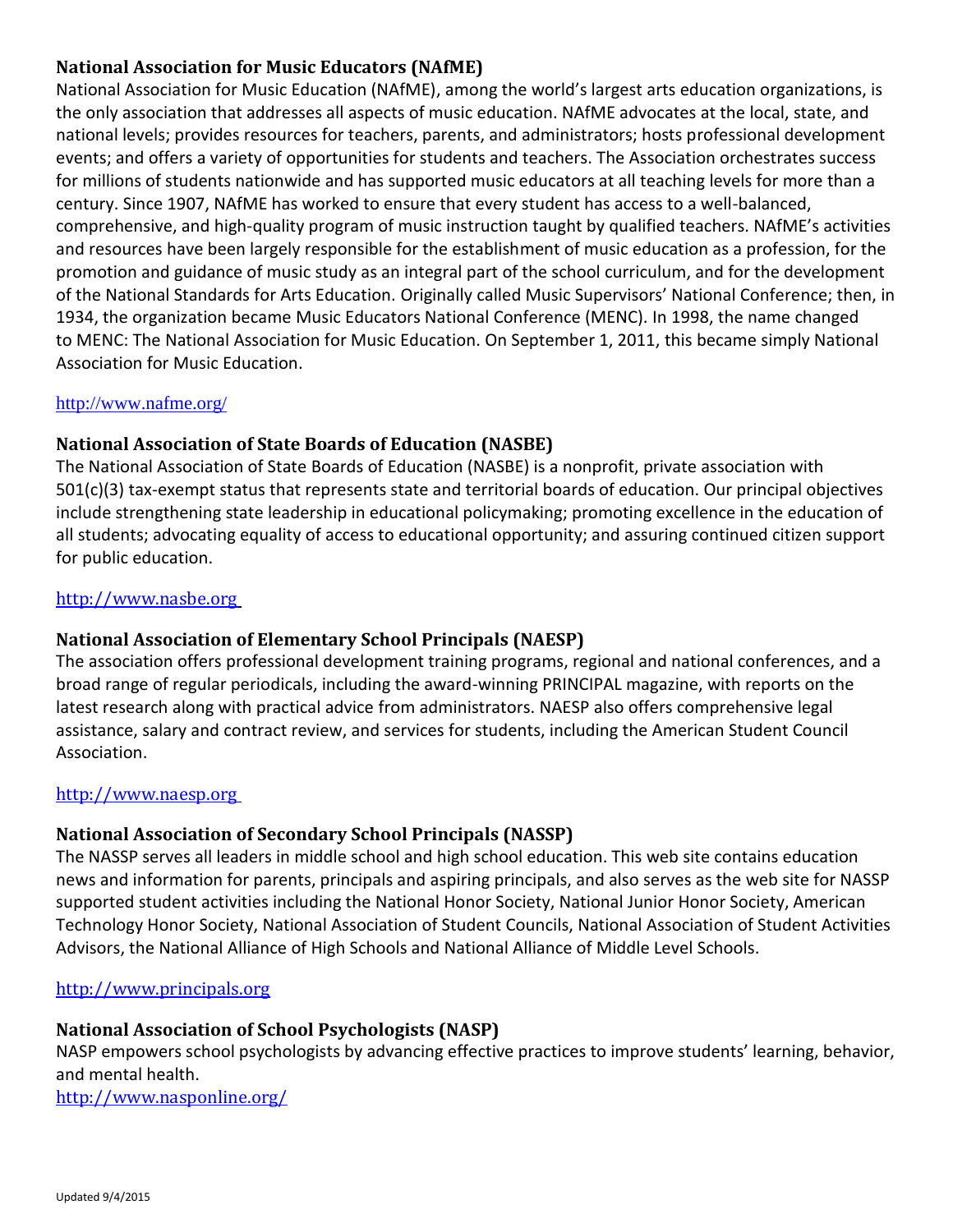# **National Board for Professional Teaching Standard (NBPTS)**

Recognized as the gold standard in teacher certification, the National Board believes higher standards for teachers mean better learning for students. The founding mission of the National Board for Professional Teaching Standards is to advance the quality of teaching and learning by: maintaining high and rigorous standards for what accomplished teachers should know and be able to do; providing a national voluntary system certifying teachers who meet these standards; advocating related education reforms to integrate National Board Certification in American education and to capitalize on the expertise of National Board Certified Teachers.

### <http://www.nbpts.org/>

### **[National Center on Education and the Economy \(NCEE\)](http://www.ncee.org/)**

The NCEE is organized to provide tools, professional development programs, technical assistance services, and other resources to support standards-based reform. The NCEE web site includes information about New Standards: Performance Standards and Assessments for the Schools.

#### [http://www.ncee.org](http://www.ncee.org/)

### **[National Council for Private School Accreditation \(NCPSA\)](http://www.ncpsa.org/)**

NCPSA was established in 1993 to support the development of a national entity that would serve as an accrediting association of private school accrediting agencies.

#### [http://www.ncpsa.org](http://www.ncpsa.org/)

### **[National Council for the Social Studies](http://www.ncss.org/)**

NCSS is devoted solely to social studies education and engages and supports educators in strengthening and advocating social studies. With members in all 50 states, the District of Columbia, and 69 foreign countries, NCSS serves as an umbrella organization for elementary, secondary, and college teachers of history, geography, economics, political science, sociology, psychology, anthropology, and law-related education.

#### [http://www.socialstudies.org](http://www.socialstudies.org/)

### **[National Council of Teachers of English \(NCTE\)](http://www.ncte.org/)**

The National Council of Teachers of English, the world's largest subject-matter educational association, is devoted to improving the teaching of English and the language arts at all levels of education. Since 1911, NCTE has provided a forum for the profession, an array of opportunities for teachers to continue their professional growth throughout their careers, and a framework for cooperation to deal with issues that affect the teaching of English.

#### [http://www.ncte.org](http://www.ncte.org/)

#### **[National Council of Teachers of Mathematics \(NCTM\)](http://www.nctm.org/)**

NCTM is a nonprofit, nonpartisan education association with more than 110,000 members and 260 affiliated groups located throughout the United States and Canada. Founded in 1920, NCTM is dedicated to improving mathematics teaching and learning, kindergarten through high school. NCTM's Curriculum and Evaluation Standards for School Mathematics (1989), Professional Standards for Teaching Mathematics (1991), and Assessment Standards for School Mathematics (1995) make recommendations about what mathematics students should learn, what teachers themselves should accomplish as professionals in the classroom, and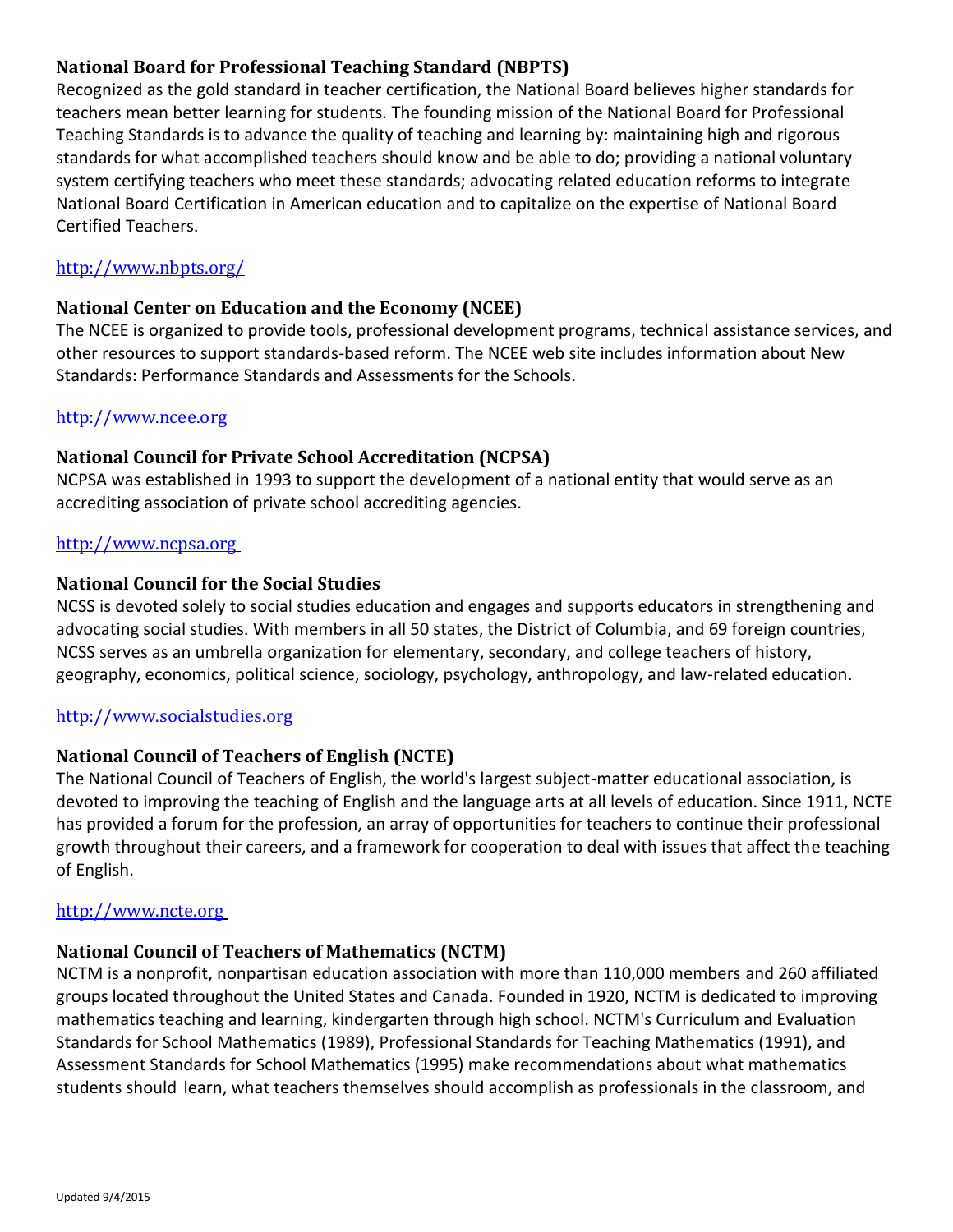what criteria should be used to evaluate student performance and the effectiveness of mathematics programs. The NCTM Standards encourage rich mathematical opportunities for all children in all mathematics classrooms.

#### [http://www.nctm.org](http://www.nctm.org/)

#### **[National Education Association \(NEA\)](http://www.nea.org/)**

NEA's Web site offers parents and teachers, citizens and students -- everyone interested in creating great schools -- a handy starting point for Web exploration. We're your neighbors, the folks who teach your kids and staff your schools. We're the over 2.3 million members of the National Education Association, and we hope this site can help public education work for every child and every family.

#### [http://www.nea.org](http://www.nea.org/)

#### **[National Education Association \(NEA\)](http://www.nea.org/)**

NEA's Web site offers parents and teachers, citizens and students -- everyone interested in creating great schools -- a handy starting point for Web exploration. We're your neighbors, the folks who teach your kids and staff your schools. We're the over 2.3 million members of the National Education Association, and we hope this site can help public education work for every child and every family.

#### [http://www.nea.org](http://www.nea.org/)

#### **[National Forensic League \(NFL\)](http://www.nflonline.org/)**

The National Forensic League (NFL) promotes secondary/middle level debate and speech communication education and interscholastic contests. With more than 3,000 member schools in all 50 states, NFL provides educators with several free and low-cost classroom resources and professional development initiatives. The NFL embraces diversity, interconnection, and empowers students to become effective communicators, ethical individuals, critical thinkers, and leaders in a democratic society. [http://www.speechanddebate.org](http://www.speechanddebate.org/)

#### **[National Parent Teachers Association \(PTA\)](http://www.pta.org/)**

Celebrating its 100th Anniversary in 1996, this web site for the NPTA helps them promote their mission of: to support and speak on behalf of children and youth in the schools, in the community and before governmental bodies and other organizations that make decisions affecting children; to assist parents in developing the skills they need to raise and protect their children; to encourage parent and public involvement in the public schools of this nation.

#### [http://www.pta.org](http://www.pta.org/)

#### **National Policy Board for Educational Administration (NPBEA)**

The National Policy Board for Educational Administration (NPBEA) is a national consortium of major stakeholders in educational leadership and policy. The purpose of the Board is to provide a forum for collaborative actions by organizations interested in the advancement of school and school-system leadership. They serve as organizations dedicated to work together to represent the educational administration profession and improve the preparation and practice of educational leaders at all levels. The NPBEA is a non-profit, 501(c)(3) corporation.

#### <http://www.npbea.org/>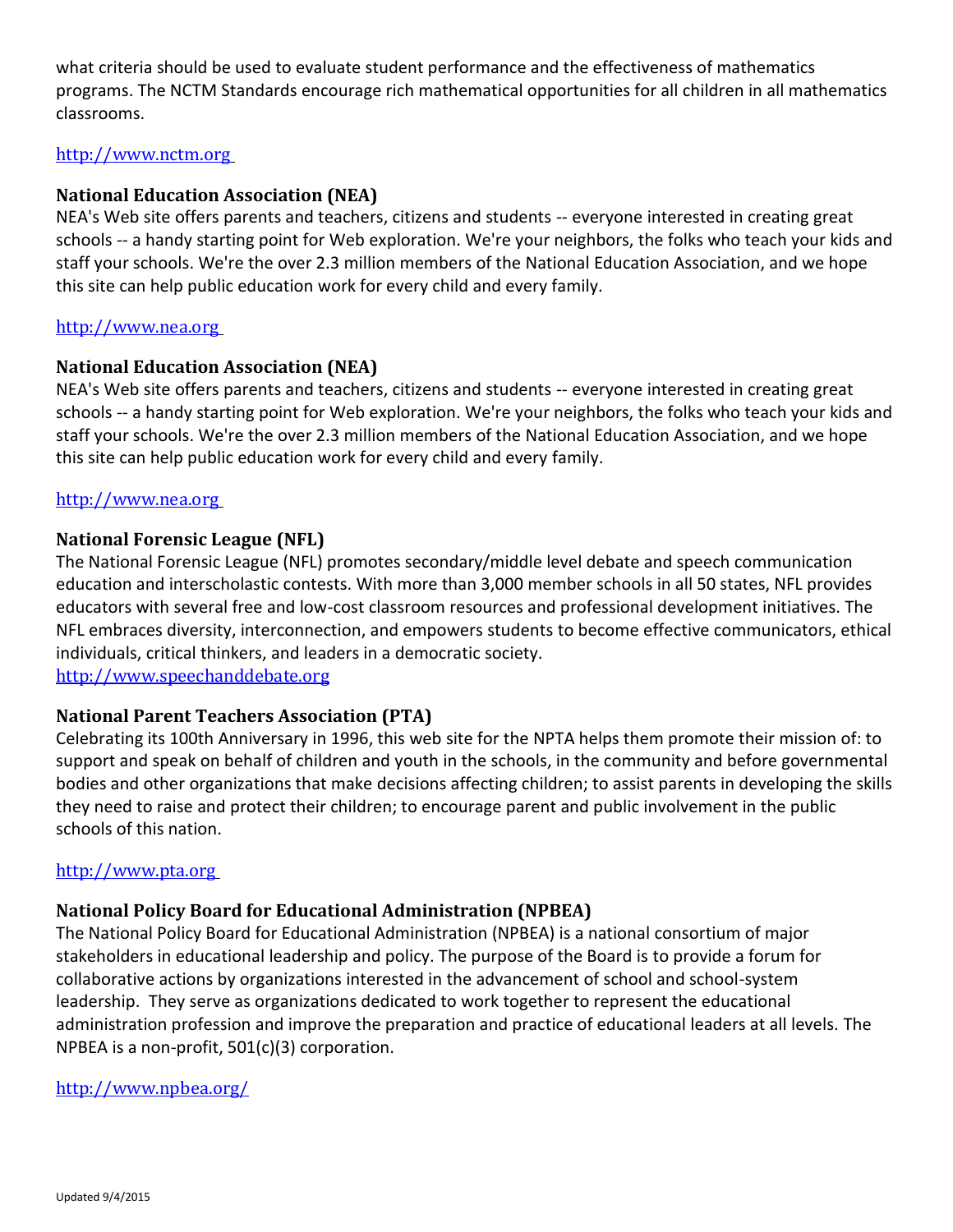# **[National Rural Education Association \(NREA\)](http://www.colostate.edu/Orgs/NREA/)**

Formerly known as the REA, NREA traces its origins back to 1907 when it was originally founded as the Department of Rural Education. Through the years it has evolved as a strong and respected organization of rural school administrators, teachers, board members, regional service agency personnel, researchers, business and industry representatives and others. NREA is a membership organization that operates as a taxexempt, non-profit, entity. It is directed by an elected executive committee consisting of national representatives of rural school administrators, rural school teachers, state education agencies, educational service agencies, higher education, rural school district boards, at-large constituencies and affiliated state associations.

#### [http://www.nrea.net](http://www.nrea.net/)

### **[National School Boards Association \(NSBA\)](http://www.nsba.org/)**

NSBA is the nationwide advocacy and outreach organization for public school governance. NSBA's mission is to foster equity and excellence in public elementary and secondary education in the United States through school board leadership. They achieve this mission through a united effort with state school boards associations who are our Federation Members.

### [http://www.nsba.org](http://www.nsba.org/)

### **[National Science Teachers Association](http://www.nsta.org/)**

The National Science Teachers Association (NSTA) is committed to the improvement of science education at all levels -- preschool through college. To address subjects of critical interest to science educators, the Association publishes five journals, a newspaper, and a number of special publications. NSTA provides many programs and services for science educators, including awards and scholarships, teacher training workshops, educational tours, and an employment registry. NSTA offers professional certification for science teachers in eight teaching level and discipline area categories.

#### [http://www.nsta.org](http://www.nsta.org/)

### **[National Staff Development Council \(NSDC\)](http://www.nsdc.org/)**

NSDC is the largest not-for-profit education association focused solely on the issues of school improvement and professional development. The Council has more than 12,000 members, primarily from the U.S., from all areas of education: teacher leaders, principals, staff developers, central office administrators, superintendents, regional and state-level technical assistance providers, and professors. NSDC's purpose: Engage every educator in effective professional learning every day so every student achieves.

#### [http://www.learningforward.org](http://www.learningforward.org/)

#### **[Now](http://www.nsdc.org/) for Later**

Even at the earliest ages, children gain valuable skills that will develop and grow throughout their lifetime. Exposing children to quality learning experiences builds an important foundation for learning. But it's bigger than just one agency or one program. We must come together to create a coordinated system to invest in our children Now for Later. The purpose of the Now for Later campaign is to help raise awareness among parents, professionals and community leaders of the importance of school readiness, the need for quality early learning opportunities, and the role of family and early childhood programs. The preparation starts now. We must work together to create the best start possible for Missouri's youngest learners and for Missouri's future.

#### <http://nowforlater.org/>